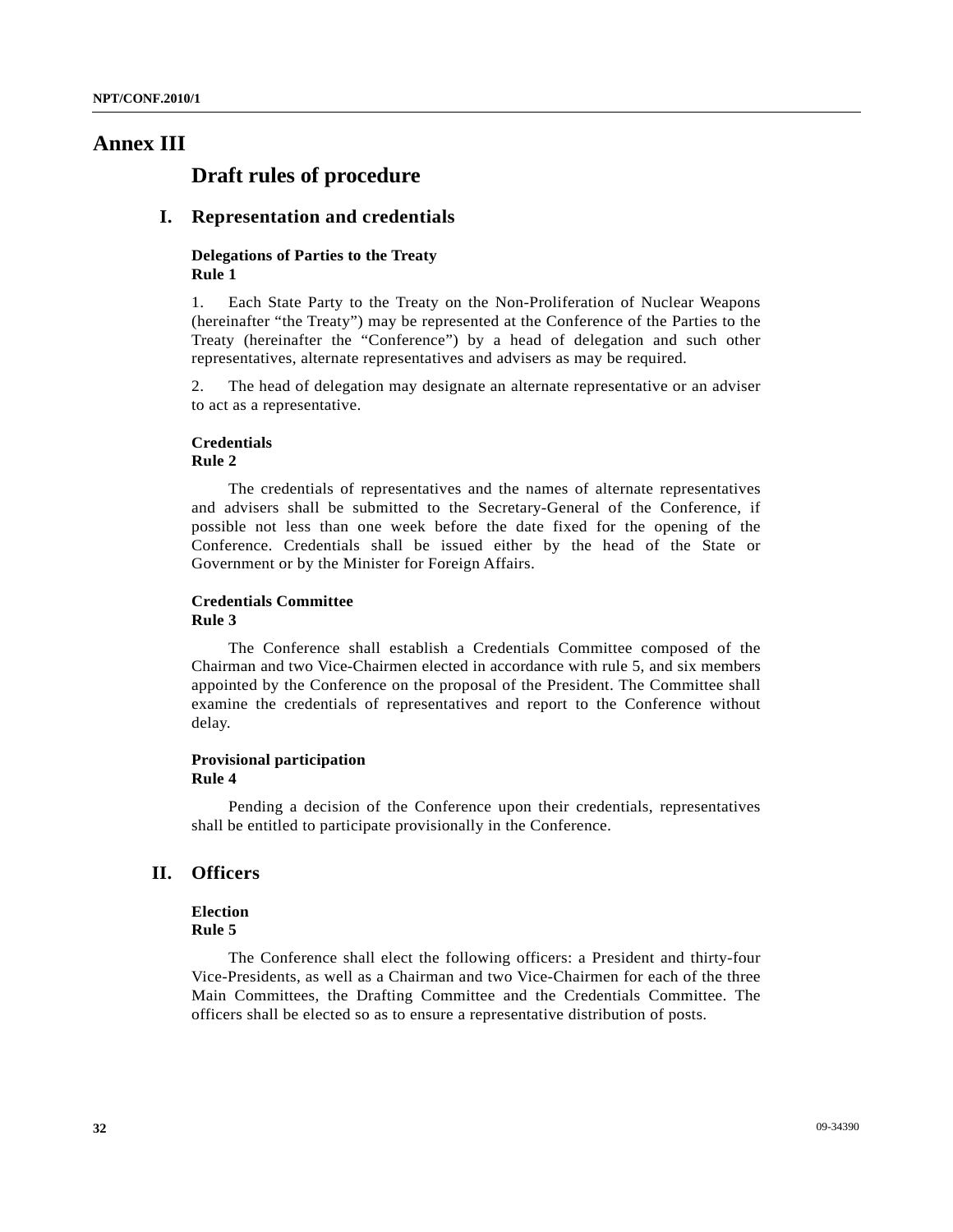#### **Acting President Rule 6**

1. If the President is absent from a meeting or any part thereof, he shall designate a Vice-President to take his place.

2. A Vice-President acting as President shall have the same powers and duties as the President.

### **Voting rights of the President Rule 7**

 The President, or a Vice-President acting as President, shall not vote, but shall appoint another member of his delegation to vote in his place.

## **III. General Committee**

#### **Composition Rule 8**

1. The General Committee shall be composed of the President of the Conference, who shall preside, the thirty-four Vice-Presidents, the Chairmen of the three Main Committees, the Chairman of the Drafting Committee and the Chairman of the Credentials Committee. No two members of the General Committee shall be members of the same delegation and it shall be so constituted as to ensure its representative character.

2. If the President is unable to attend a meeting of the General Committee, he may designate a Vice-President to preside at such meeting and a member of his delegation to take his place. If a Vice-President is unable to attend, he may designate a member of his delegation to take his place. If the Chairman of a Main Committee, the Drafting Committee or the Credentials Committee is unable to attend, he may designate one of the Vice-Chairmen to take his place, with the right to vote unless he is of the same delegation as another member of the General Committee.

#### **Functions Rule 9**

 The General Committee shall assist the President in the general conduct of the business of the Conference and, subject to the decisions of the Conference, shall ensure the coordination of its work.

# **IV. Conference Secretariat**

#### **Duties of the Secretary-General of the Conference Rule 10**

1. There shall be a Secretary-General of the Conference. He shall act in that capacity in all meetings of the Conference, its committees and subsidiary bodies, and may designate a member of the Secretariat to act in his place at these meetings.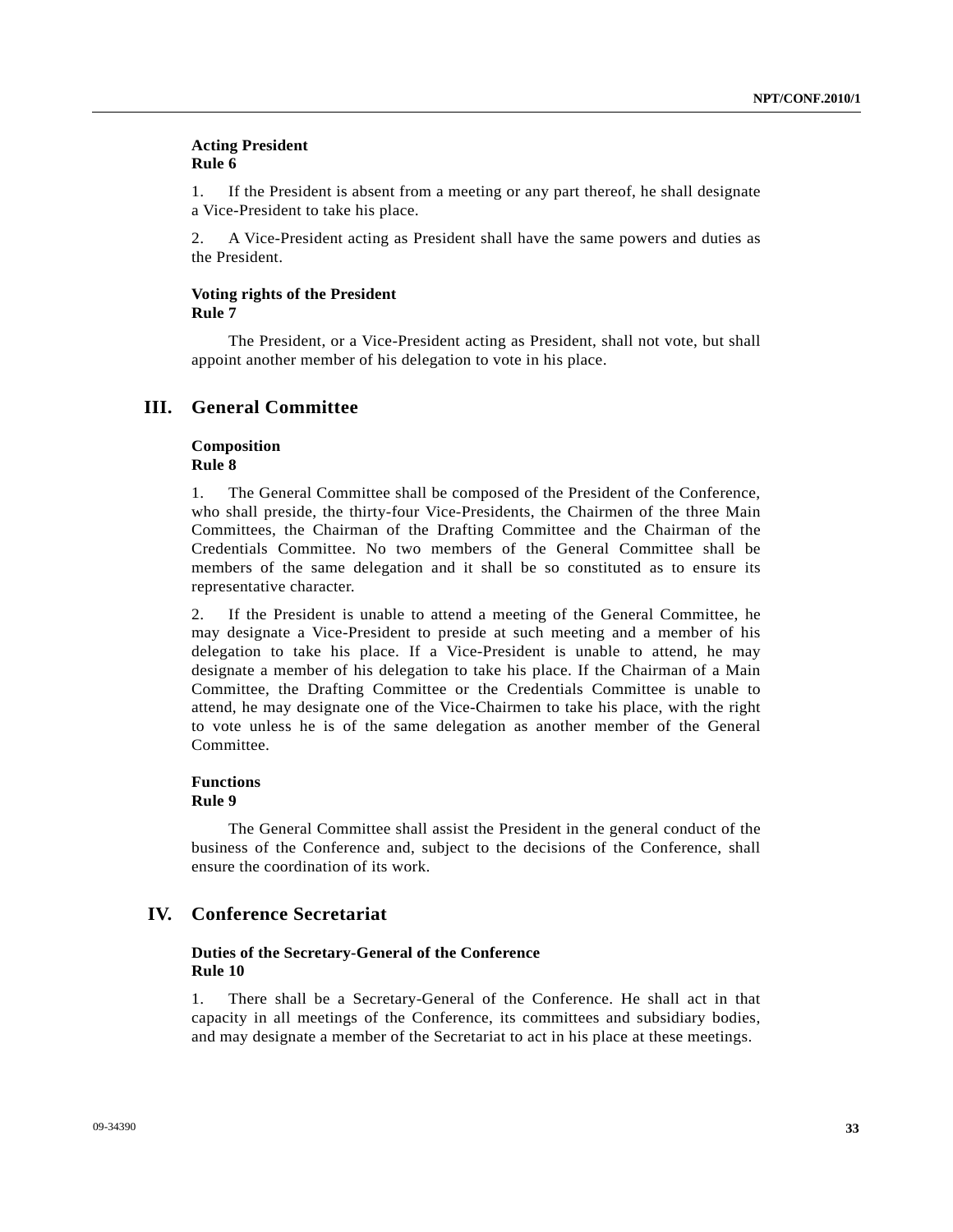2. The Secretary-General of the Conference shall direct the staff required by the Conference.

#### **Duties of the Secretariat Rule 11**

The Secretariat of the Conference shall, in accordance with these rules:

- (a) Interpret speeches made at meetings;
- (b) Receive, translate and circulate the documents of the Conference;
- (c) Publish and circulate any report of the Conference;

 (d) Make and arrange for the keeping of sound recordings and summary records of meetings;

 (e) Arrange for the custody of documents of the Conference in the archives of the United Nations and provide authentic copies of these documents to each of the depository Governments; and

(f) Generally perform all other work that the Conference may require.

#### **Costs Rule 12**[2](#page-2-0)

 The costs of the Conference, including the sessions of the Preparatory Committee, will be met by the States Parties to the Treaty participating in the Conference in accordance with the schedule for the division of costs as shown in the appendix to these Rules.

# **V. Conduct of business**

 **Quorum Rule 13** 

<span id="page-2-0"></span>**\_\_\_\_\_\_\_\_\_\_\_\_\_\_\_\_\_\_** 

1. A majority of the States Parties to the Treaty participating in the Conference shall constitute a quorum.

2. To determine whether the Conference is quorate, any State Party may call for a roll-call at any time.

### **General powers of the President Rule 14**

1. In addition to exercising the powers conferred upon him elsewhere by these Rules, the President shall preside at the plenary meetings of the Conference; he shall declare the opening and closing of each meeting, direct the discussion, ensure observance of these Rules, accord the right to speak, ascertain consensus, put questions to the vote and announce decisions. He shall rule on points of order. The President, subject to these Rules, shall have complete control of the proceedings and over the maintenance of order thereat. The President may propose to the Conference

<sup>2</sup> It is understood that the financial arrangements provided by rule 12 do not constitute a precedent.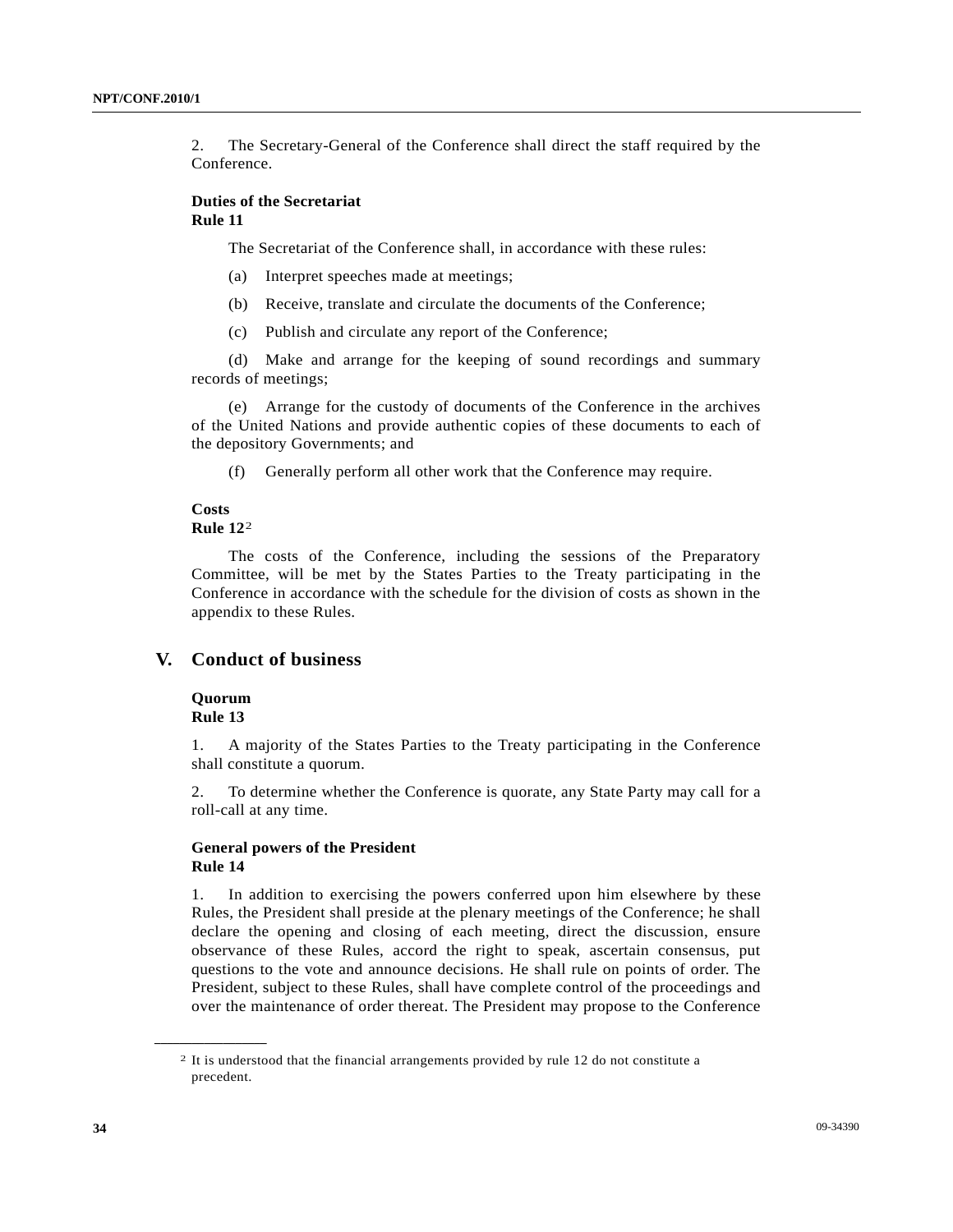the closure of the list of speakers, a limitation on the time to be allowed to speakers and on the number of times the representative of each State may speak on the question, the adjournment or the closure of the debate and the suspension or the adjournment of a meeting.

2. The President, in the exercise of his functions, remains under the authority of the Conference.

#### **Points of order Rule 15**

 A representative may at any time raise a point of order, which shall be immediately decided by the President in accordance with these Rules. A representative may appeal against the ruling of the President. The appeal shall be immediately put to the vote, and the President's ruling shall stand unless overruled by a majority of the representatives present and voting. A representative may not, in raising a point of order, speak on the substance of the matter under discussion.

#### **Speeches Rule 16**

1. No one may address the Conference without having previously obtained the permission of the President. Subject to rules 15, 17 and 19 to 22, the President shall call upon speakers in the order in which they signify their desire to speak.

2. Debate shall be confined to the subject under discussion and the President may call a speaker to order if his remarks are not relevant thereto.

3. The Conference may limit the time allowed to speakers and the number of times the representative of each State may speak on a question; permission to speak on a motion to set such limits shall be accorded only to two representatives in favour of and to two opposing such limits, after which the motion shall be immediately put to the vote. In any event, the President shall limit interventions on procedural questions to a maximum of five minutes. When the debate is limited and a speaker exceeds the allotted time, the President shall call him to order without delay.

#### **Precedence Rule 17**

 The Chairman of a committee may be accorded precedence for the purpose of explaining the conclusion arrived at by his committee.

#### **Closing of list of speakers Rule 18**

 During the course of a debate the President may announce the list of speakers and, with the consent of the Conference, declare the list closed. When the debate on an item is concluded because there are no more speakers, the President shall declare the debate closed. Such closure shall have the same effect as closure pursuant to rule 22.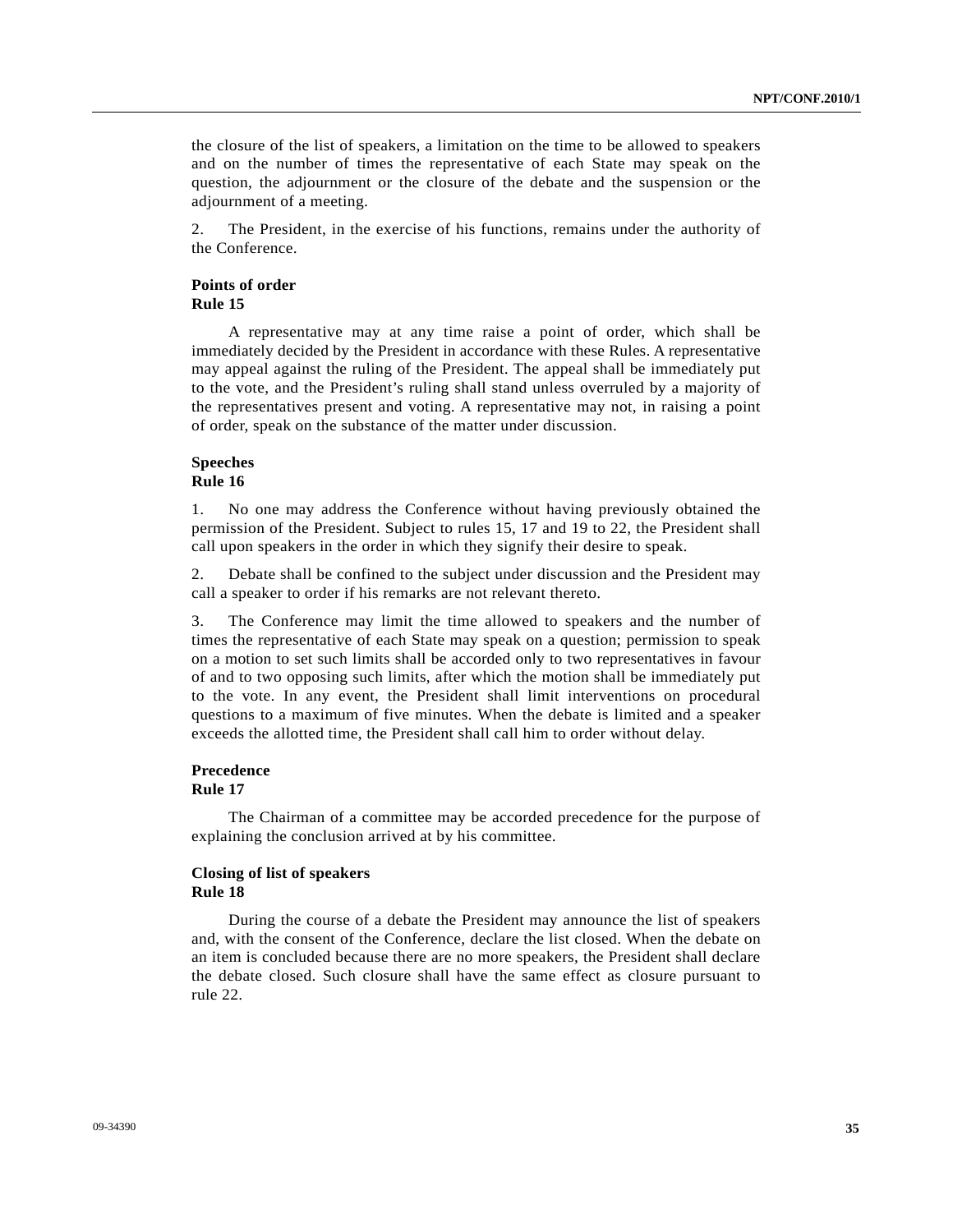### **Right of reply Rule 19**

 Notwithstanding rule 18, the President may accord the right of reply to a representative of any State participating in the Conference. Such statements shall be as brief as possible and shall, as a general rule, be delivered at the end of the last meeting of the day.

#### **Suspension or adjournment of the meeting Rule 20**

 A representative may at any time move the suspension or the adjournment of the meeting. No discussion on such motions shall be permitted and they shall, subject to rule 23, be immediately put to the vote.

#### **Adjournment of debate Rule 21**

 A representative may at any time move the adjournment of the debate on the question under discussion. Permission to speak on the motion shall be accorded only to two representatives in favour of and to two opposing the adjournment, after which the motion shall, subject to rule 23, be immediately put to the vote.

#### **Closure of debate Rule 22**

 A representative may at any time move the closure of the debate on the question under discussion, whether or not any other representative has signified his wish to speak. Permission to speak on the motion shall be accorded only to two representatives opposing the closure, after which the motion shall, subject to rule 23, be immediately put to the vote.

#### **Order of motions Rule 23**

 The motions indicated below shall have precedence in the following order over all proposals or other motions before the meeting:

- (a) To suspend the meeting;
- (b) To adjourn the meeting;
- (c) To adjourn the debate on the question under discussion;
- (d) To close the debate on the question under discussion.

#### **Submission of proposals and substantive amendments Rule 24**

 Proposals and substantive amendments shall normally be submitted in writing to the Secretary-General of the Conference, who shall circulate copies to all delegations. Unless the Conference decides otherwise, proposals and substantive amendments shall be discussed or decided on no earlier than twenty-four hours after copies have been circulated in all languages of the Conference to all delegations.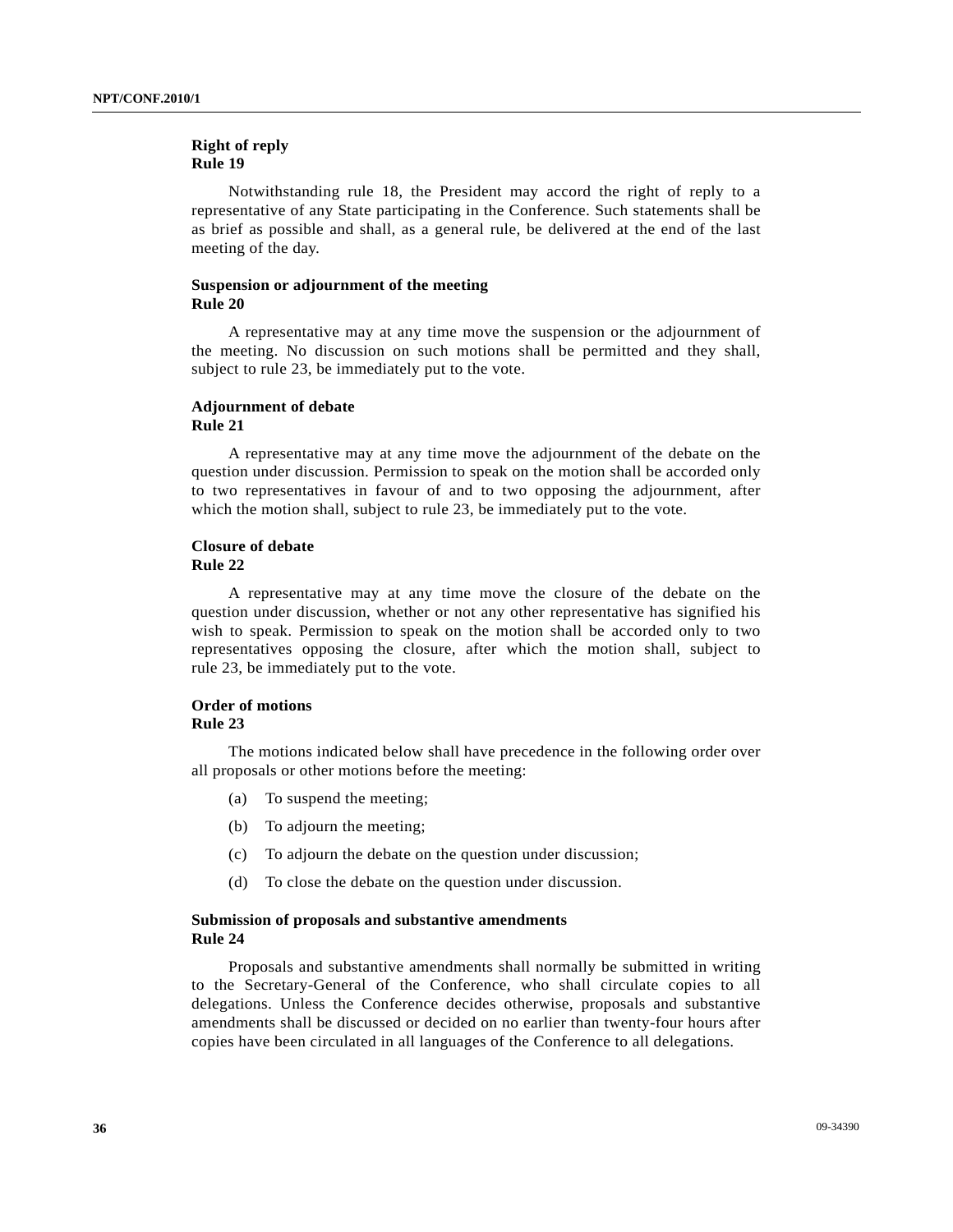### **Withdrawal of proposals and motions Rule 25**

 A proposal or a motion may be withdrawn by its sponsor at any time before a decision on it has been taken, provided that it has not been amended. A proposal or a motion thus withdrawn may be reintroduced by any representative.

#### **Decision on competence Rule 26**

 Any motion calling for a decision on the competence of the Conference to adopt a proposal submitted to it shall be decided upon before a decision is taken on the proposal in question.

#### **Reconsideration of proposals Rule 27**

 Proposals adopted by consensus may not be reconsidered unless the Conference reaches a consensus on such reconsideration. A proposal that has been adopted or rejected by a majority or two-thirds vote may be reconsidered if the Conference, by a two-thirds majority, so decides. Permission to speak on a motion to reconsider shall be accorded only to two speakers opposing the motion, after which it shall be immediately put to the vote.

# **VI. Voting and elections**

#### **Adoption of decisions Rule 28**

1. The task of the Conference being to review, pursuant to paragraph 3 of article VIII of the Treaty, the operation of the Treaty with a view to ensuring that the purposes of the preamble and the provisions of the Treaty are being realized, and thus to strengthen its effectiveness, every effort should be made to reach agreement on substantive matters by means of consensus. There should be no voting on such matters until all efforts to achieve consensus have been exhausted.

2. Decisions on matters of procedure and in elections shall be taken by a majority of representatives present and voting.

3. If, notwithstanding the best efforts of delegates to achieve a consensus, a matter of substance comes up for voting, the President shall defer the vote for fortyeight hours and during this period of deferment shall make every effort, with the assistance of the General Committee, to facilitate the achievement of general agreement, and shall report to the Conference prior to the end of the period.

4. If by the end of the period of deferment the Conference has not reached agreement, voting shall take place and decisions shall be taken by a two-thirds majority of the representatives present and voting, provided that such majority shall include at least a majority of the States participating in the Conference.

5. If the question arises whether a matter is one of procedure or of substance, the President of the Conference shall rule on the question. An appeal against this ruling shall immediately be put to the vote and the President's ruling shall stand unless the appeal is approved by a majority of the representatives present and voting.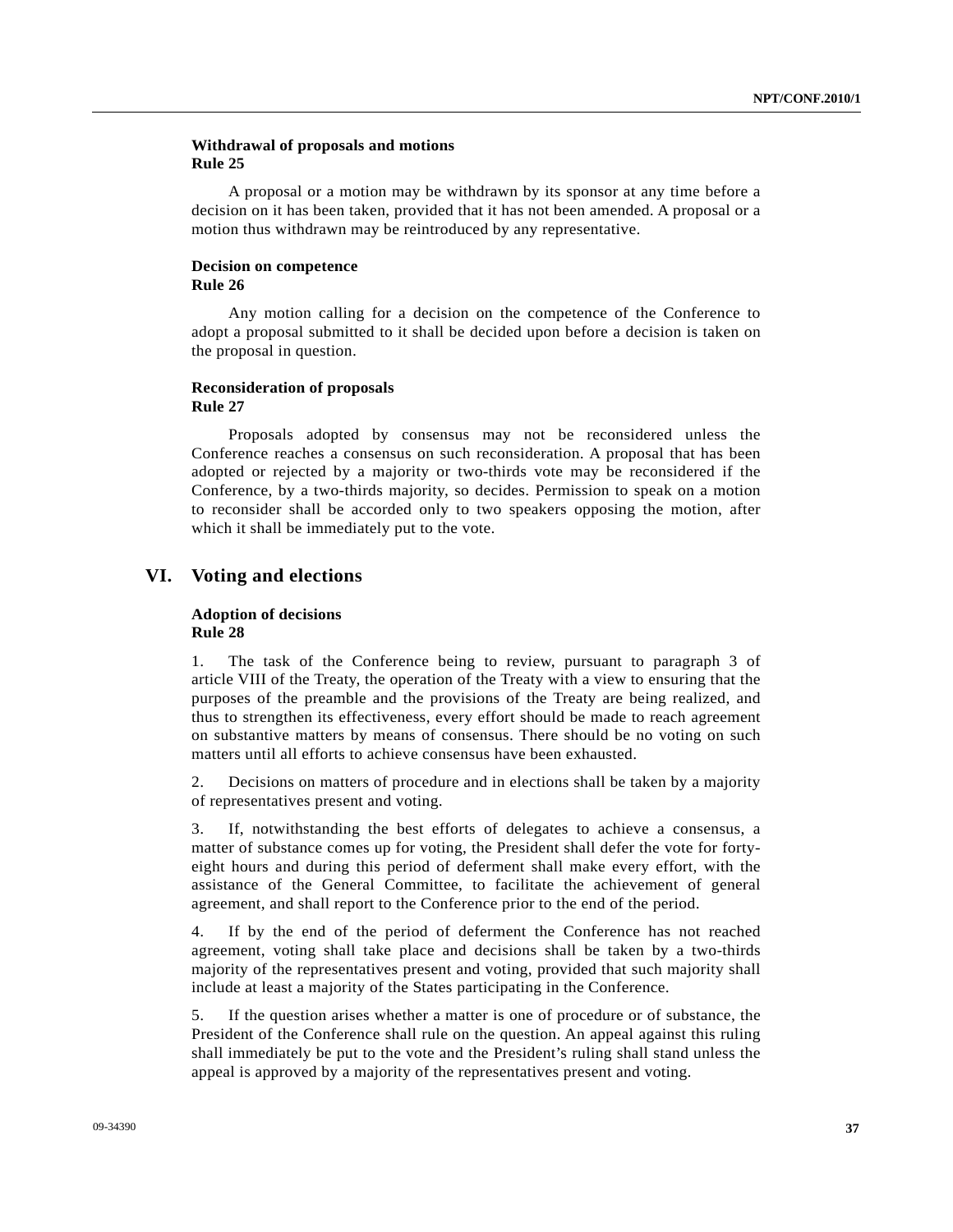6. In cases where a vote is taken, the relevant rules of procedure relating to voting of the General Assembly of the United Nations shall apply, except as otherwise specifically provided herein.

#### **Voting rights Rule 29**

Every State party to the Treaty shall have one vote.

#### **Meaning of the phrase "representatives present and voting" Rule 30**

 For the purposes of these Rules, the phrase "representatives present and voting" means representatives casting an affirmative or negative vote. Representatives who abstain from voting are considered as not voting.

#### **Elections**

# **Rule 31**

 All elections shall be held by secret ballot, unless the Conference decides otherwise in an election where the number of candidates does not exceed the number of elective places to be filled.

#### **Rule 32**

1. If, when only one elective place is to be filled, no candidate obtains in the first ballot the majority required, a second ballot shall be taken, confined to the two candidates having obtained the largest number of votes. If in the second ballot the votes are equally divided, the President shall decide between the candidates by drawing lots.

2. In the case of a tie in the first ballot among the candidates obtaining the second largest number of votes, a special ballot shall be held among such candidates for the purpose of reducing their number to two; similarly, in the case of a tie among three or more candidates obtaining the largest number of votes, a special ballot shall be held; if a tie again results in this special ballot, the President shall eliminate one candidate by drawing lots and thereafter another ballot shall be held in accordance with paragraph 1.

#### **Rule 33**

1. When two or more elective places are to be filled at one time under the same conditions, those candidates, in a number not exceeding the number of such places, obtaining in the first ballot the majority required and the largest number of votes shall be elected.

2. If the number of candidates obtaining such majority is less than the number of places to be filled, additional ballots shall be held to fill the remaining places, provided that if only one place remains to be filled the procedures in rule 32 shall be applied. The ballot shall be restricted to the unsuccessful candidates having obtained the largest number of votes in the previous ballot, but not exceeding twice the numbers of places remaining to be filled. However, in the case of a tie between a greater number of unsuccessful candidates, a special ballot shall be held for the purpose of reducing the number of candidates to the required number; if a tie again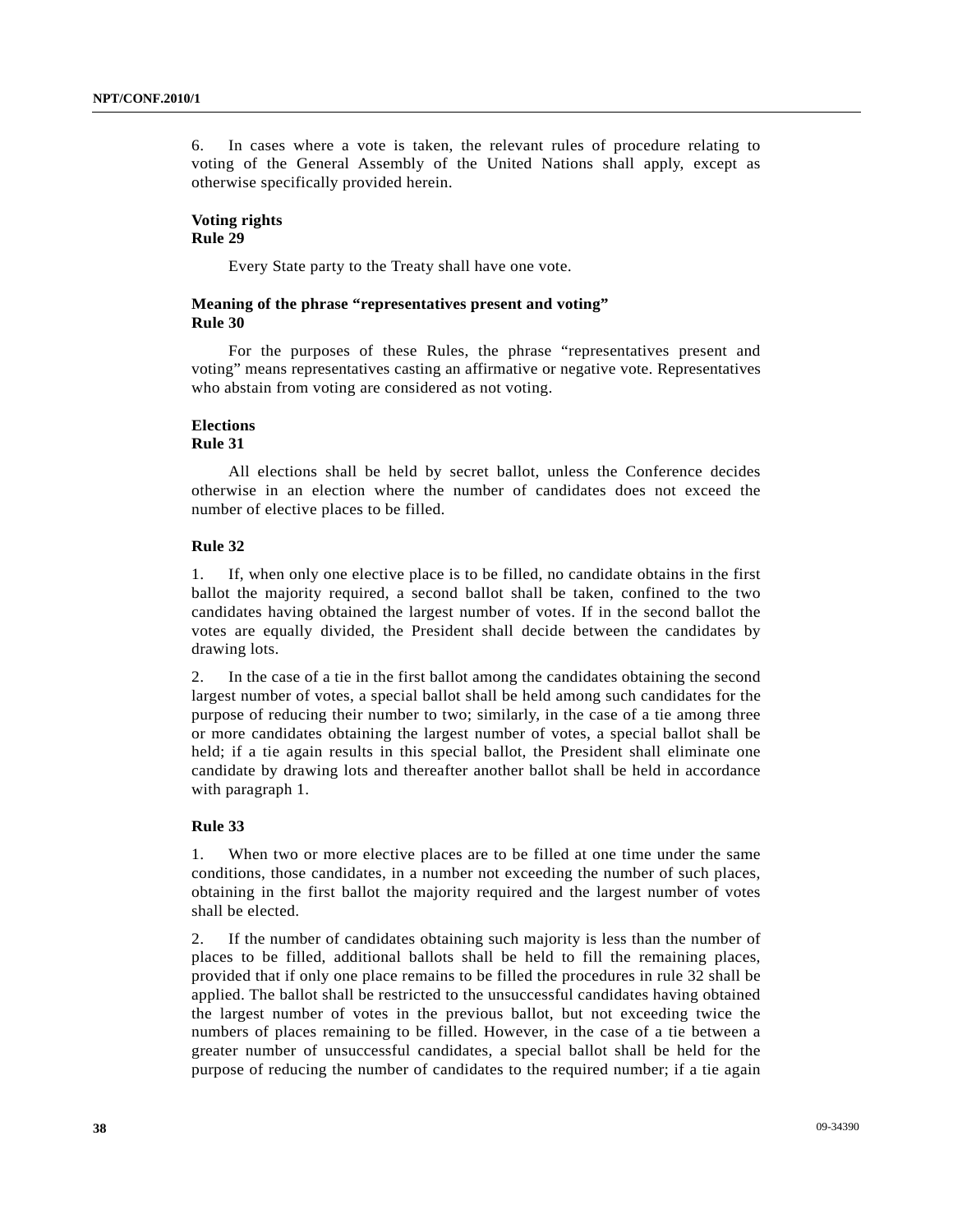results among more than the required number of candidates, the President shall reduce their number to that required by drawing lots.

3. If such a restricted ballot (not counting a special ballot held under the conditions specified in the last sentence of paragraph 2) is inconclusive, the President shall decide among the candidates by drawing lots.

# **VII. Committees**

#### **Main Committees and subsidiary bodies Rule 34**

 The Conference shall establish three Main Committees for the performance of its functions. Each such Committee may establish subsidiary bodies so as to provide for a focused consideration of specific issues relevant to the Treaty. As a general rule each State Party to the Treaty participating in the Conference may be represented in the subsidiary bodies unless otherwise decided by consensus.

#### **Representation on the Main Committees Rule 35**

 Each State Party to the Treaty participating in the Conference may be represented by one representative on each Main Committee. It may assign to these Committees such alternate representatives and advisers as may be required.

#### **Drafting Committee Rule 36**

1. The Conference shall establish a Drafting Committee composed of representatives of the same States that are represented on the General Committee. It shall coordinate the drafting of and edit all texts referred to it by the Conference or by a Main Committee, without altering the substance of the texts, and report to the Conference or to the Main Committee as appropriate. It shall also, without reopening the substantive discussion on any matter, formulate drafts and give advice on drafting as requested by the Conference or a Main Committee.

2. Representatives of other delegations may also attend the meetings of the Drafting Committee and may participate in its deliberations when matters of particular concern to them are under discussion.

#### **Officers and procedures Rule 37**

 The rules relating to officers, the Conference secretariat, conduct of business and voting of the Conference (contained in chaps. II (rules 5-7), IV (rules 10-11), V (rules 13-27) and VI (rules 28-33) above) shall be applicable, mutatis mutandis, to the proceedings of committees and subsidiary bodies, except that:

 (a) Unless otherwise decided, any subsidiary body shall elect a chairman and such other officers as it may require;

 (b) The Chairmen of the General, the Drafting and the Credentials Committees and the Chairmen of subsidiary bodies may vote in their capacity as representatives of their States;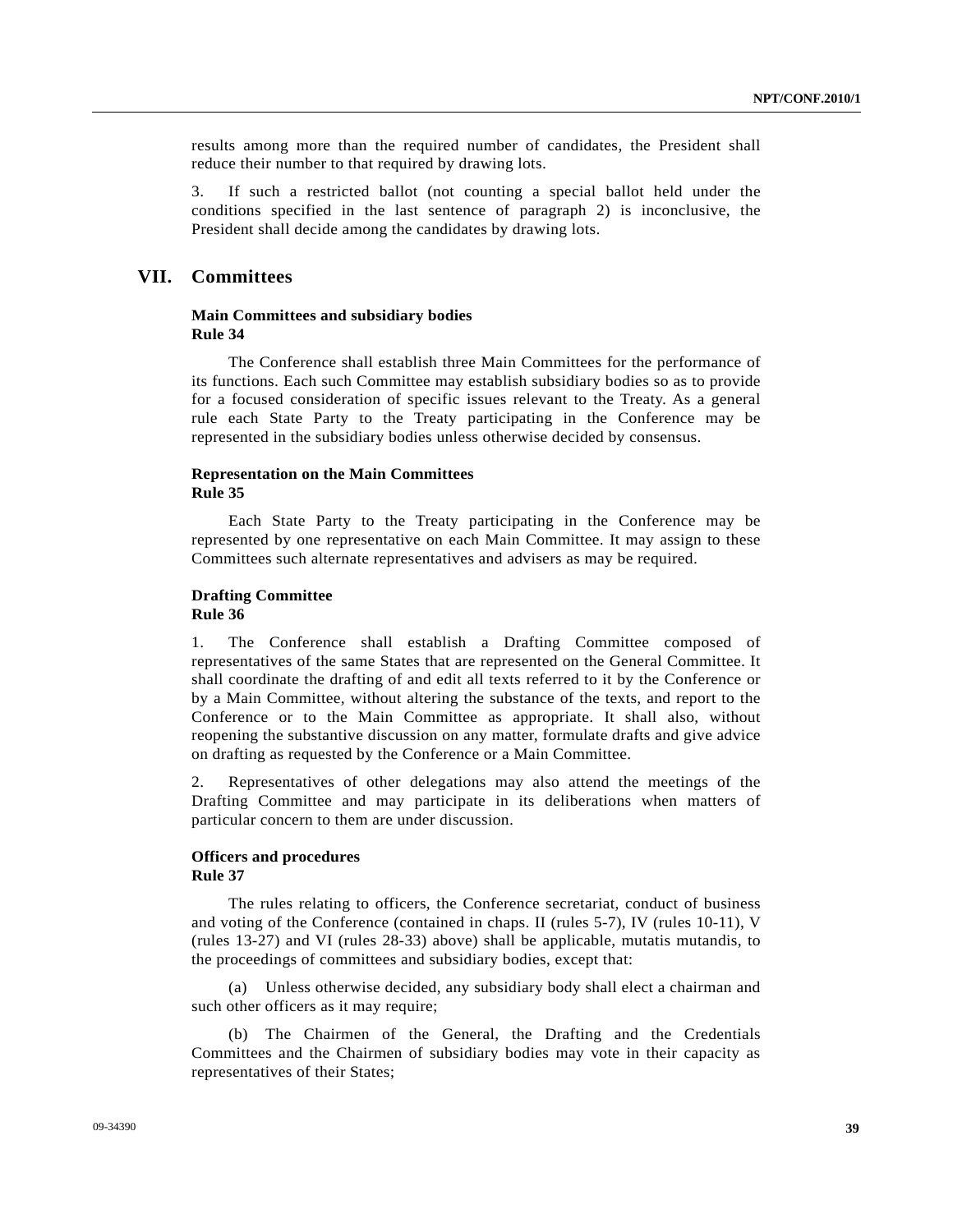(c) A majority of the representatives on the General, Drafting and Credentials Committees or on any subsidiary body shall constitute a quorum; the Chairman of a Main Committee may declare a meeting open and permit the debate to proceed when at least one quarter of the representatives of the States participating in the Conference are present.

## **VIII. Languages and records**

#### **Languages of the Conference Rule 38**

 Arabic, Chinese, English, French, Russian and Spanish shall be the official languages of the Conference.

#### **Interpretation Rule 39**

1. Speeches made in a language of the Conference shall be interpreted into the other languages.

2. A representative may make a speech in a language other than a language of the Conference if he provides for interpretation into one such language. Interpretation into the other languages of the Conference by interpreters of the Secretariat may be based on the interpretation given in the first such language.

#### **Language of official documents Rule 40**

Official documents shall be made available in the languages of the Conference.

#### **Sound recordings of meetings Rule 41**

 Sound recordings of meetings of the Conference and of all committees shall be made and kept in accordance with the practice of the United Nations. Unless otherwise decided by the Main Committee concerned, no such recordings shall be made of the meetings of a subsidiary body thereof.

#### **Summary records Rule 42**

1. Summary records of the plenary meetings of the Conference and of the meetings of the Main Committees shall be prepared by the Secretariat in the languages of the Conference. They shall be distributed in provisional form as soon as possible to all participants in the Conference. Participants in the debate may, within three working days of receipt of provisional summary records, submit to the Secretariat corrections on summaries of their own interventions, in special circumstances, the presiding officer may, in consultation with the Secretary-General of the Conference, extend the time for submitting corrections. Any disagreement concerning such corrections shall be decided by the presiding officer of the body to which the record relates, after consulting, where necessary, the sound recordings of the proceedings. Separate corrigenda to provisional records shall not normally be issued.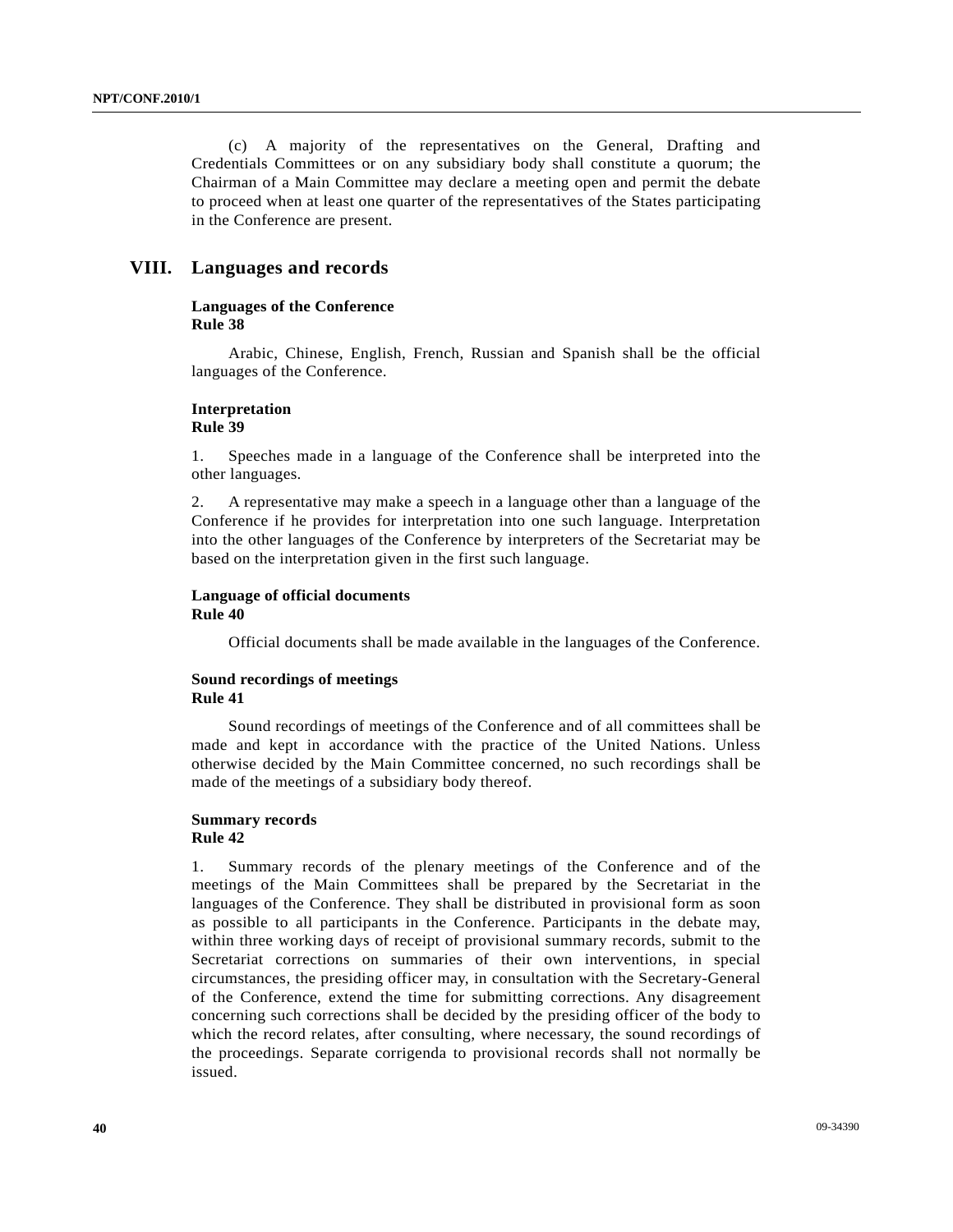2. The summary records, with any corrections incorporated, shall be distributed promptly to participants in the Conference.

## **IX. Public and private meetings**

#### **Rule 43**

1. The plenary meetings of the Conference and the meetings of the Main Committees shall be held in public unless the body concerned decides otherwise.

2. Meetings of other organs of the Conference shall be held in private.

#### **X. Participation and attendance**

#### **Rule 44**

#### **1. Observers**

<span id="page-9-1"></span><span id="page-9-0"></span>**\_\_\_\_\_\_\_\_\_\_\_\_\_\_\_\_\_\_** 

 (a) Any other State which, in accordance with article IX of the Treaty, has the right to become a Party thereto but which has neither acceded to it nor ratified it may apply to the Secretary-General of the Conference for observer status, which will be accorded on the decision of the Conference.<sup>[3](#page-9-0)</sup> Such a State shall be entitled to appoint officials to attend meetings of the plenary and of the Main Committees other than those designated closed meetings and to receive documents of the Conference. An observer State shall also be entitled to submit documents for the participants in the Conference.

 (b) Any national liberation organization entitled by the General Assembly of the United Nations[4](#page-9-1) to participate as an observer in the sessions and the work of the General Assembly, all international conferences convened under the auspices of the General Assembly and all international conferences convened under the auspices of other organs of the United Nations may apply to the Secretary-General of the Conference for observer status, which will be accorded on the decision of the Conference. Such a liberation organization shall be entitled to appoint officials to attend meetings of the plenary and of the Main Committees other than those designated closed meetings and to receive documents of the Conference. An observer organization shall also be entitled to submit documents to the participants in the Conference.

#### **2. The United Nations and the International Atomic Energy Agency**

 The Secretary-General of the United Nations and the Director General of the International Atomic Energy Agency, or their representatives, shall be entitled to attend meetings of the plenary and of the Main Committees and to receive the Conference documents. They shall also be entitled to submit material, both orally and in writing.

<sup>3</sup> It is understood that any such decision will be in accordance with the practice of the General Assembly.

<sup>4</sup> Pursuant to General Assembly resolutions 3237 (XXIX) of 22 November 1974, 3280 (XXIX) of 10 December 1974 and 31/152 of 20 December 1976.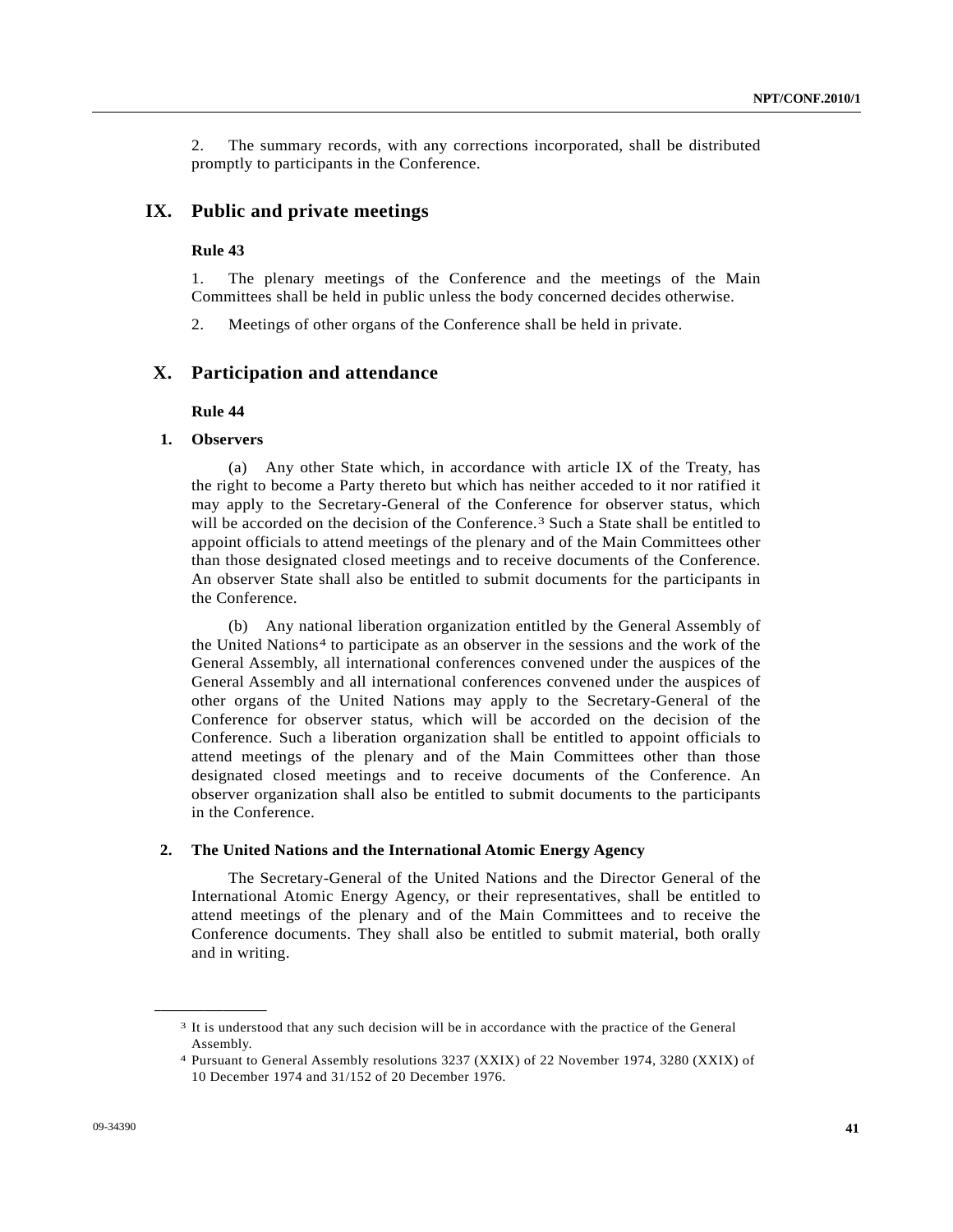## **3. Specialized agencies and international and regional intergovernmental organizations**

 The Agency for the Prohibition of Nuclear Weapons in Latin America and the Caribbean, the South Pacific Forum, other international and regional intergovernmental organizations, the Preparatory Commission for the Comprehensive Nuclear Test-Ban Treaty Organization and any specialized agency of the United Nations may apply to the Secretary-General of the Conference for observer agency status, which will be accorded on the decision of the Conference. An observer agency shall be entitled to appoint officials to attend meetings of the plenary and of the Main Committees, other than those designated closed meetings, and to receive the documents of the Conference. The Conference may also invite them to submit, in writing, their views and comments on questions within their competence, which may be circulated as Conference documents.

#### **4. Non-governmental organizations**

 Representatives of non-governmental organizations who attend meetings of the plenary or of the Main Committees will be entitled upon request to receive the documents of the Conference.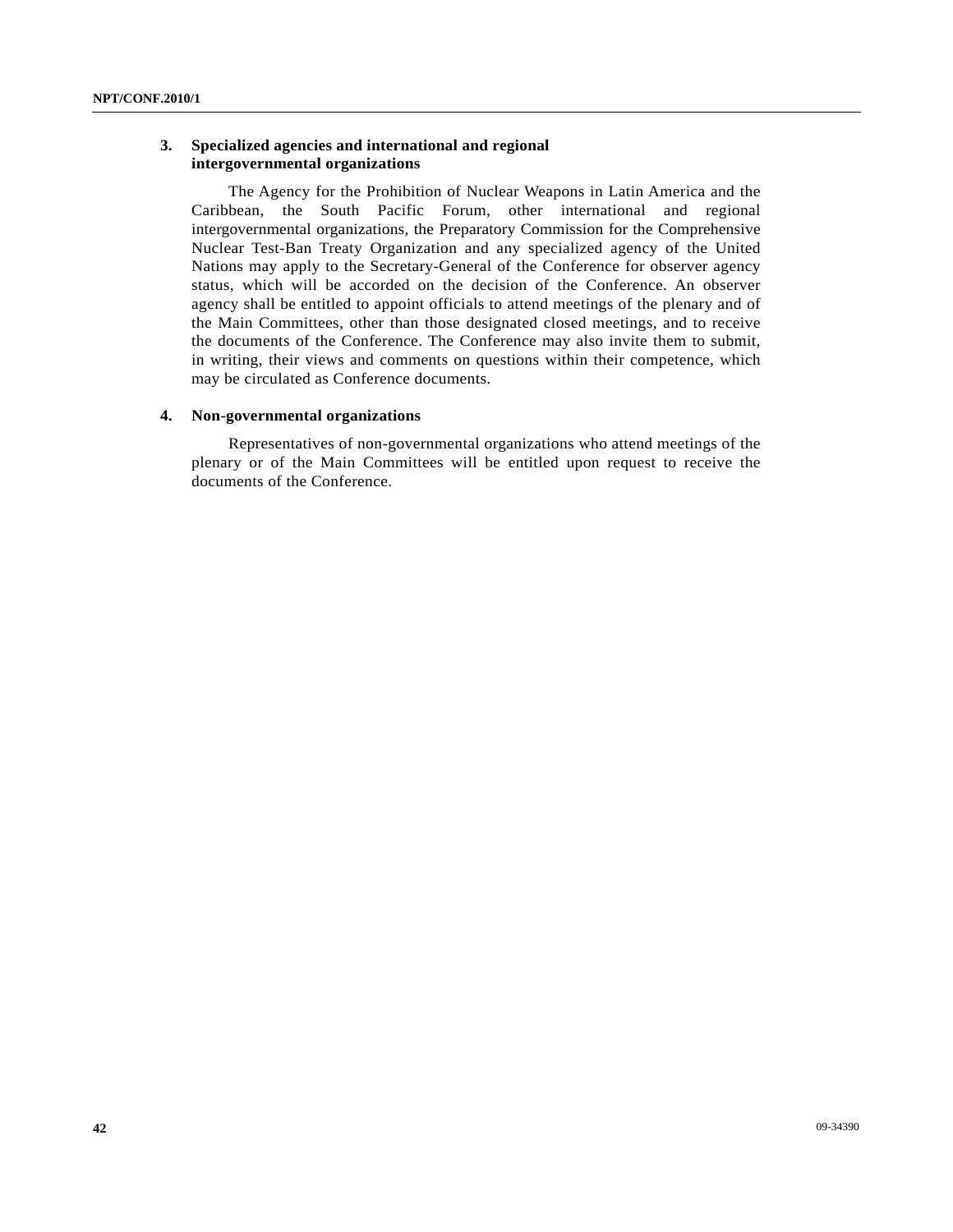# **Appendix**

# **(to rule 12)**

# **Schedule for the division of costs**

1. The attached schedule shows the allocation of costs between States Parties.

2. The shares designated in the schedule with an asterisk will remain as shown in the schedule. The balance of costs will be divided among the other States Parties in accordance with the United Nations assessment scale prorated to take into account differences between the United Nations membership and the number of States Parties. For States Parties that are not members of the United Nations, the share will be determined on the basis of the similarly prorated scale in force for determining their share.

| Parties                          | Share of total estimated costs (percentage) |
|----------------------------------|---------------------------------------------|
| Afghanistan                      | 0.001                                       |
| Albania                          | 0.004                                       |
| Algeria                          | 0.063                                       |
| Andorra                          | 0.006                                       |
| Angola                           | 0.002                                       |
| Antigua and Barbuda              | 0.001                                       |
| Argentina                        | 0.243                                       |
| Armenia                          | 0.001                                       |
| Australia                        | 1.334                                       |
| Austria                          | 0.662                                       |
| Azerbaijan                       | 0.004                                       |
| <b>Bahamas</b>                   | 0.012                                       |
| Bahrain                          | 0.025                                       |
| Bangladesh                       | 0.007                                       |
| <b>Barbados</b>                  | 0.007                                       |
| Belarus                          | 0.015                                       |
| Belgium                          | 0.823                                       |
| Belize                           | 0.001                                       |
| Benin                            | 0.001                                       |
| Bhutan                           | 0.001                                       |
| Bolivia (Plurinational State of) | 0.004                                       |
| Bosnia and Herzegovina           | 0.004                                       |
| Botswana                         | 0.010                                       |
| Brazil                           | 0.654                                       |
| Brunei Darussalam                | 0.019                                       |

# **Schedule**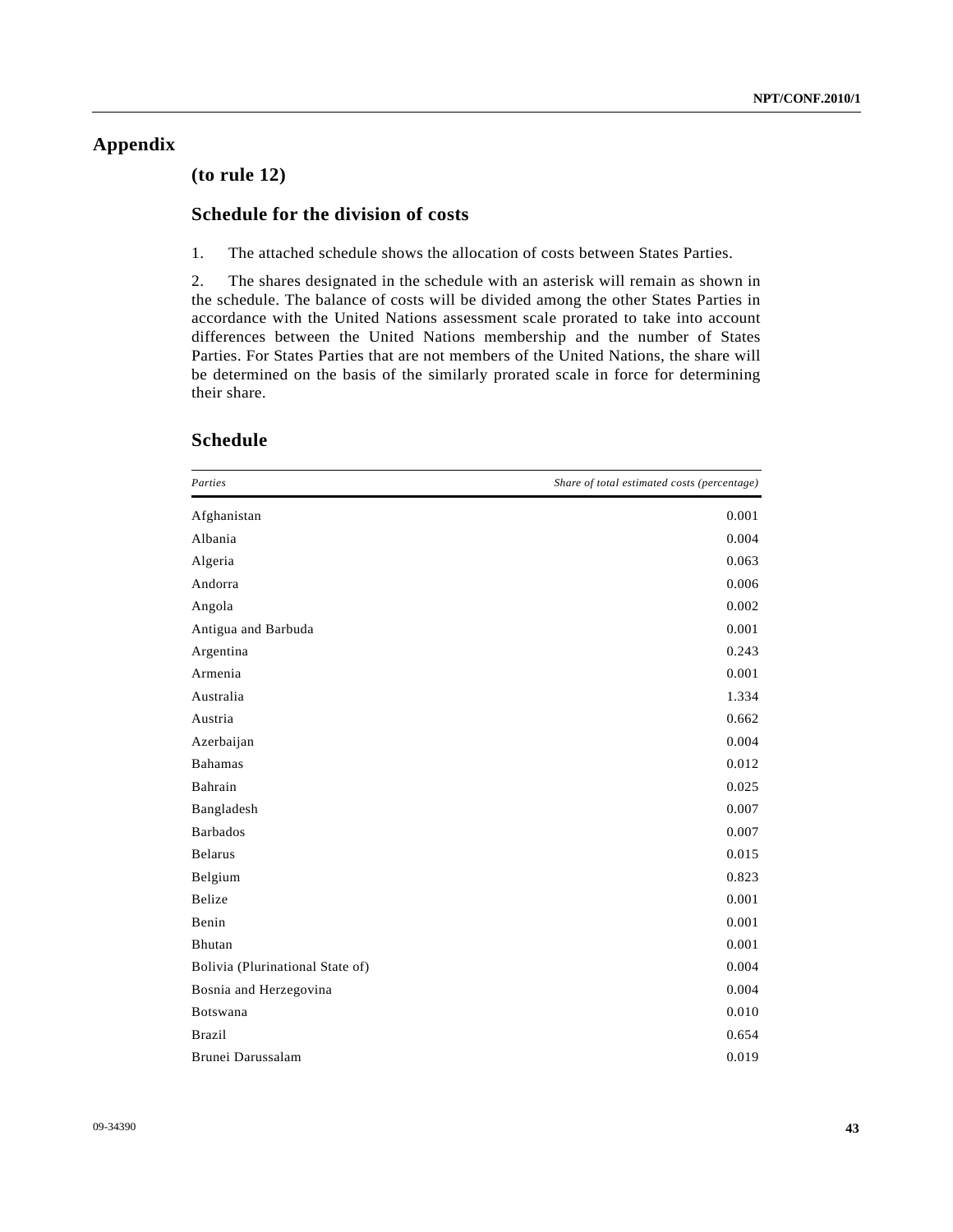| Parties                                            | Share of total estimated costs (percentage) |
|----------------------------------------------------|---------------------------------------------|
| Bulgaria                                           | 0.015                                       |
| Burkina Faso                                       | 0.001                                       |
| Burundi                                            | 0.001                                       |
| Cambodia                                           | 0.001                                       |
| Cameroon                                           | 0.007                                       |
| Canada                                             | 2.223                                       |
| Cape Verde                                         | 0.001                                       |
| Central African Republic                           | 0.001                                       |
| Chad                                               | 0.001                                       |
| Chile                                              | 0.120                                       |
| China <sup>a</sup>                                 | 0.910                                       |
| Colombia                                           | 0.078                                       |
| Comoros                                            | 0.001                                       |
| Congo                                              | 0.001                                       |
| Costa Rica                                         | 0.024                                       |
| Côte d'Ivoire                                      | 0.007                                       |
| Croatia                                            | 0.037                                       |
| Cuba                                               | 0.040                                       |
| Cyprus                                             | 0.033                                       |
| Czech Republic                                     | 0.210                                       |
| Democratic People's Republic of Korea <sup>b</sup> | 0.005                                       |
| Democratic Republic of the Congo                   | 0.002                                       |
| Denmark                                            | 0.552                                       |
| Djibouti                                           | 0.001                                       |
| Dominica                                           | 0.001                                       |
| Dominican Republic                                 | 0.018                                       |
| Ecuador                                            | 0.016                                       |
| Egypt                                              | 0.066                                       |
| El Salvador                                        | 0.015                                       |
| <b>Equatorial Guinea</b>                           | $0.001\,$                                   |
| Eritrea                                            | $0.001\,$                                   |
| Estonia                                            | $0.012\,$                                   |
| Ethiopia                                           | 0.002                                       |
| Fiji                                               | $0.002\,$                                   |
| Finland                                            | 0.421                                       |
| France <sup>a</sup>                                | 7.140                                       |
| Gabon                                              | $0.006\,$                                   |
| Gambia                                             | $0.001\,$                                   |
| Georgia                                            | $0.002\,$                                   |
| Germany                                            | 6.405                                       |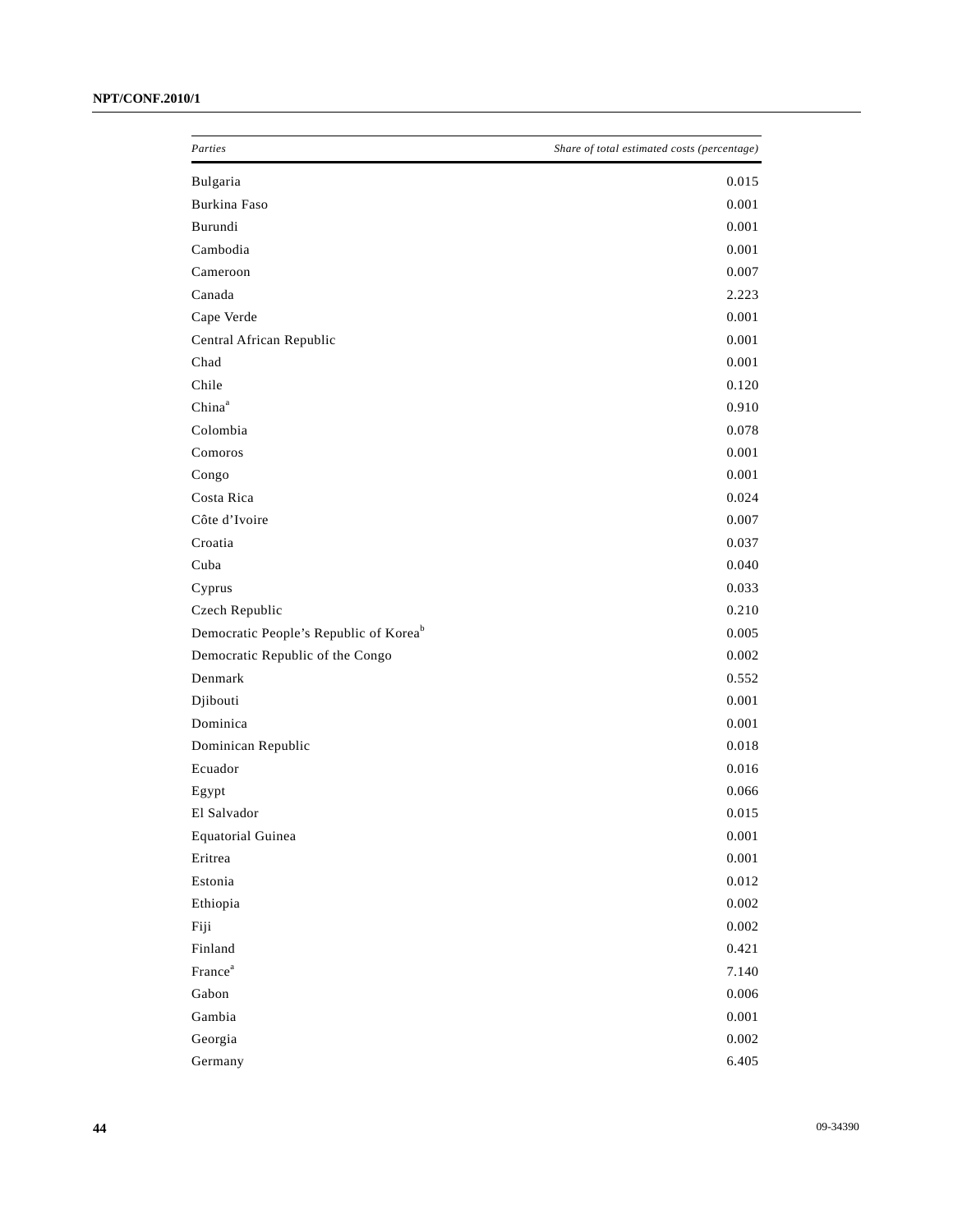| Parties                          | Share of total estimated costs (percentage) |
|----------------------------------|---------------------------------------------|
| Ghana                            | 0.003                                       |
| Greece                           | 0.445                                       |
| Grenada                          | 0.001                                       |
| Guatemala                        | 0.024                                       |
| Guinea                           | 0.001                                       |
| Guinea-Bissau                    | 0.001                                       |
| Guyana                           | 0.001                                       |
| Haiti                            | 0.001                                       |
| Holy See                         | 0.001                                       |
| Honduras                         | 0.004                                       |
| Hungary                          | 0.182                                       |
| Iceland                          | 0.028                                       |
| Indonesia                        | 0.120                                       |
| Iran (Islamic Republic of)       | 0.134                                       |
| Iraq                             | 0.011                                       |
| Ireland                          | 0.332                                       |
| Italy                            | 3.793                                       |
| Jamaica                          | 0.007                                       |
| Japan                            | 12.414                                      |
| Jordan                           | 0.009                                       |
| Kazakhstan                       | 0.022                                       |
| Kenya                            | 0.007                                       |
| Kiribati                         | 0.001                                       |
| Kuwait                           | 0.136                                       |
| Kyrgyzstan                       | 0.001                                       |
| Lao People's Democratic Republic | 0.001                                       |
| Latvia                           | 0.013                                       |
| Lebanon                          | 0.025                                       |
| Lesotho                          | 0.001                                       |
| Liberia                          | $0.001\,$                                   |
| Libyan Arab Jamahiriya           | 0.046                                       |
| Liechtenstein                    | $0.007\,$                                   |
| Lithuania                        | 0.023                                       |
| Luxembourg                       | 0.063                                       |
| Madagascar                       | $0.001\,$                                   |
| Malawi                           | $0.001\,$                                   |
| Malaysia                         | 0.142                                       |
| Maldives                         | $0.001\,$                                   |
| Mali                             | $0.001\,$                                   |
| Malta                            | 0.013                                       |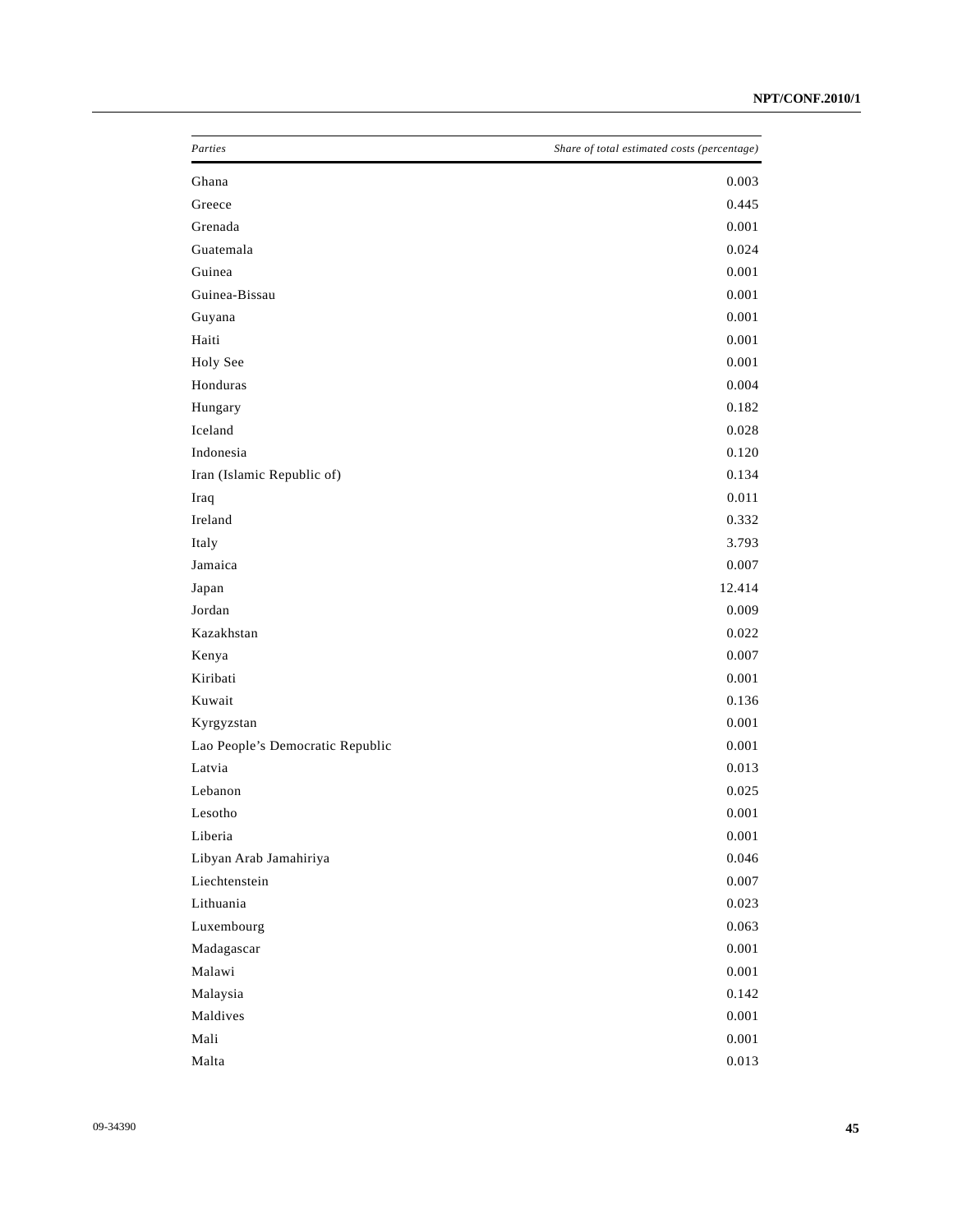| Parties                          | Share of total estimated costs (percentage) |
|----------------------------------|---------------------------------------------|
| Marshall Islands                 | 0.001                                       |
| Mauritania                       | 0.001                                       |
| Mauritius                        | 0.008                                       |
| Mexico                           | 1.685                                       |
| Micronesia (Federated States of) | 0.001                                       |
| Monaco                           | 0.002                                       |
| Mongolia                         | 0.001                                       |
| Montenegro                       | 0.001                                       |
| Morocco                          | 0.031                                       |
| Mozambique                       | 0.001                                       |
| Myanmar                          | 0.004                                       |
| Namibia                          | 0.004                                       |
| Nauru                            | 0.001                                       |
| Nepal                            | 0.002                                       |
| Netherlands                      | 1.399                                       |
| New Zealand                      | 0.191                                       |
| Nicaragua                        | 0.001                                       |
| Niger                            | 0.001                                       |
| Nigeria                          | 0.036                                       |
| Norway                           | 0.584                                       |
| Oman                             | 0.055                                       |
| Palau                            | 0.001                                       |
| Panama                           | 0.017                                       |
| Papua New Guinea                 | 0.001                                       |
| Paraguay                         | 0.004                                       |
| Peru                             | 0.058                                       |
| Philippines                      | 0.058                                       |
| Poland                           | 0.374                                       |
| Portugal                         | 0.394                                       |
| Qatar                            | 0.063                                       |
| Republic of Korea                | 1.623                                       |
| Republic of Moldova              | $0.001\,$                                   |
| Romania                          | 0.052                                       |
| Russian Federation <sup>a</sup>  | 8.000                                       |
| Rwanda                           | 0.001                                       |
| Saint Kitts and Nevis            | $0.001\,$                                   |
| Saint Lucia                      | 0.001                                       |
| Saint Vincent and the Grenadines | $0.001\,$                                   |
| Samoa                            | $0.001\,$                                   |
| San Marino                       | 0.002                                       |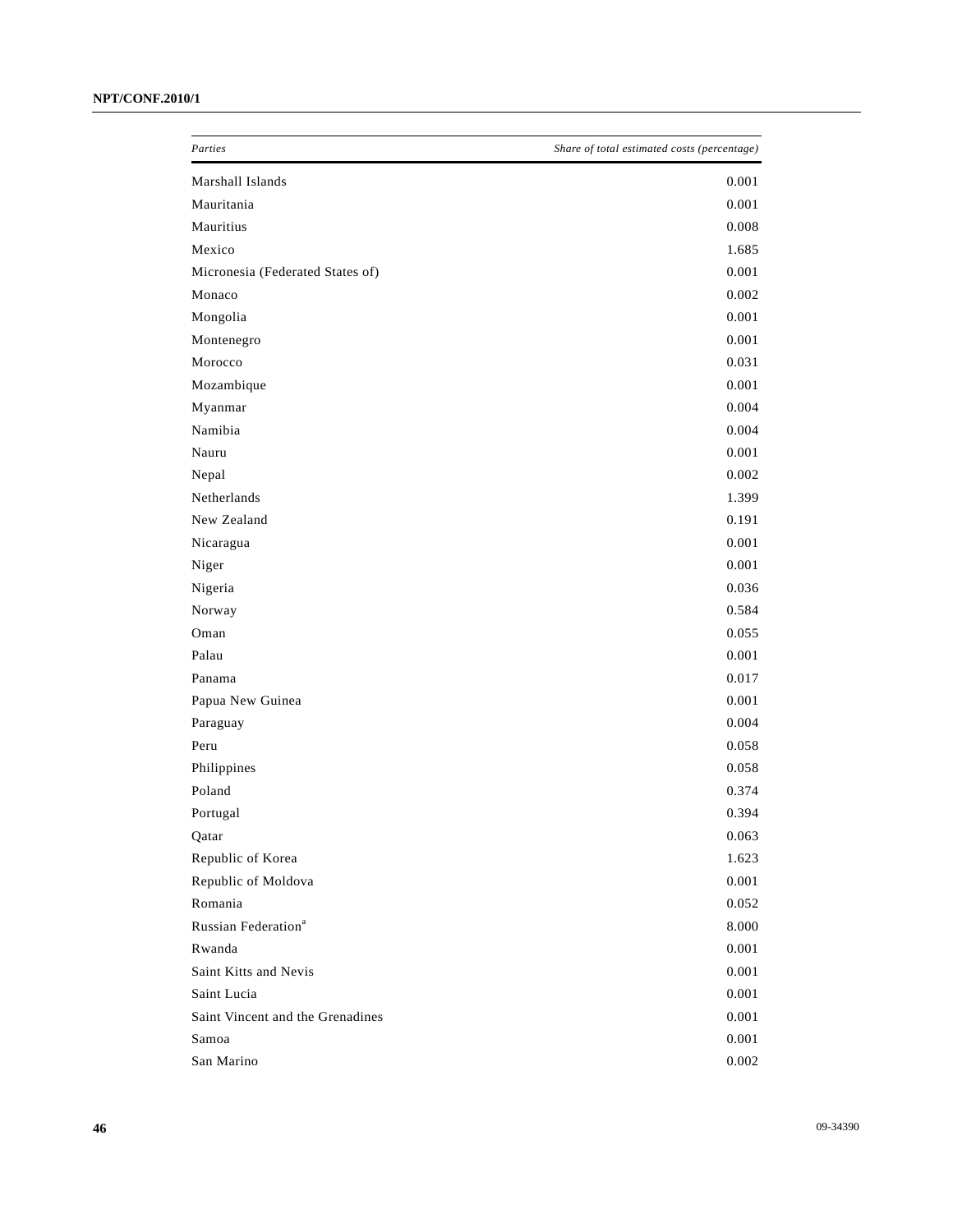| Parties                                                           | Share of total estimated costs (percentage) |
|-------------------------------------------------------------------|---------------------------------------------|
| Sao Tome and Principe                                             | 0.001                                       |
| Saudi Arabia                                                      | 0.559                                       |
| Senegal                                                           | 0.003                                       |
| Serbia                                                            | 0.016                                       |
| Seychelles                                                        | 0.001                                       |
| Sierra Leone                                                      | 0.001                                       |
| Singapore                                                         | 0.259                                       |
| Slovak Republic                                                   | 0.047                                       |
| Slovenia                                                          | 0.072                                       |
| Solomon Islands                                                   | 0.001                                       |
| Somalia                                                           | 0.001                                       |
| South Africa                                                      | 0.217                                       |
| Spain                                                             | 2.216                                       |
| Sri Lanka                                                         | 0.012                                       |
| Sudan                                                             | 0.007                                       |
| Suriname                                                          | 0.001                                       |
| Swaziland                                                         | 0.001                                       |
| Sweden                                                            | 0.800                                       |
| Switzerland                                                       | 0.908                                       |
| Syrian Arab Republic                                              | 0.012                                       |
| Tajikistan                                                        | 0.001                                       |
| Thailand                                                          | 0.139                                       |
| The former Yugoslav Republic of Macedonia                         | 0.004                                       |
| Timor-Leste                                                       | 0.001                                       |
| Togo                                                              | 0.001                                       |
| Tonga                                                             | 0.001                                       |
| Trinidad and Tobago                                               | 0.020                                       |
| Tunisia                                                           | 0.023                                       |
| Turkey                                                            | 0.285                                       |
| Turkmenistan                                                      | 0.004                                       |
| Tuvalu                                                            | 0.001                                       |
| Uganda                                                            | 0.002                                       |
| Ukraine                                                           | 0.034                                       |
| <b>United Arab Emirates</b>                                       | 0.226                                       |
| United Kingdom of Great Britain and Northern Ireland <sup>a</sup> | 6.130                                       |
| United Republic of Tanzania                                       | 0.004                                       |
| United States of America <sup>a</sup>                             | 32.820                                      |
| Uruguay                                                           | 0.020                                       |
| Uzbekistan                                                        | 0.006                                       |
| Vanuatu                                                           | 0.001                                       |